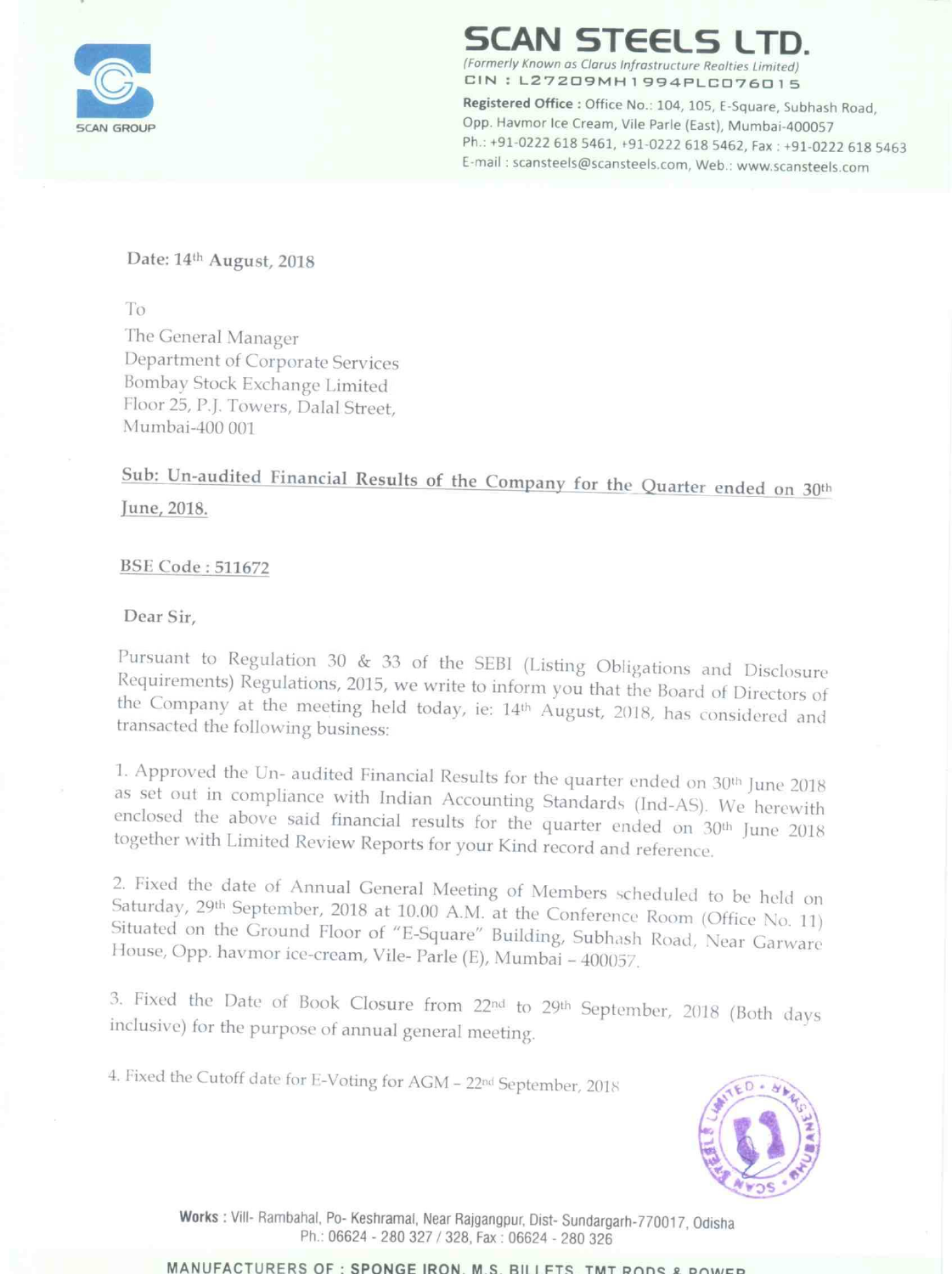5. Remote E-Voting Window will open for AGM from Wednesday, 26<sup>th</sup> September, 2018 from 9.00 a.m. to Friday, 28<sup>th</sup> September, 2018 from

6. Appointment of M/s C B A & Associates, Chartered Accountants as Internal Auditors of the Company for the Financial year 2018-2019;

7. Approved the Cost Audit Report for the Financial Year 2017-18.

# The Meeting commenced at 04.00 p.m. and concluded at 6.30 p.m.

Please acknowledge and take on record the same.

Thanking you,

For SCAN STEELS LIMITED a. Lide, Prabir Kumar Das President & Company Secretary Encl: As above MUSA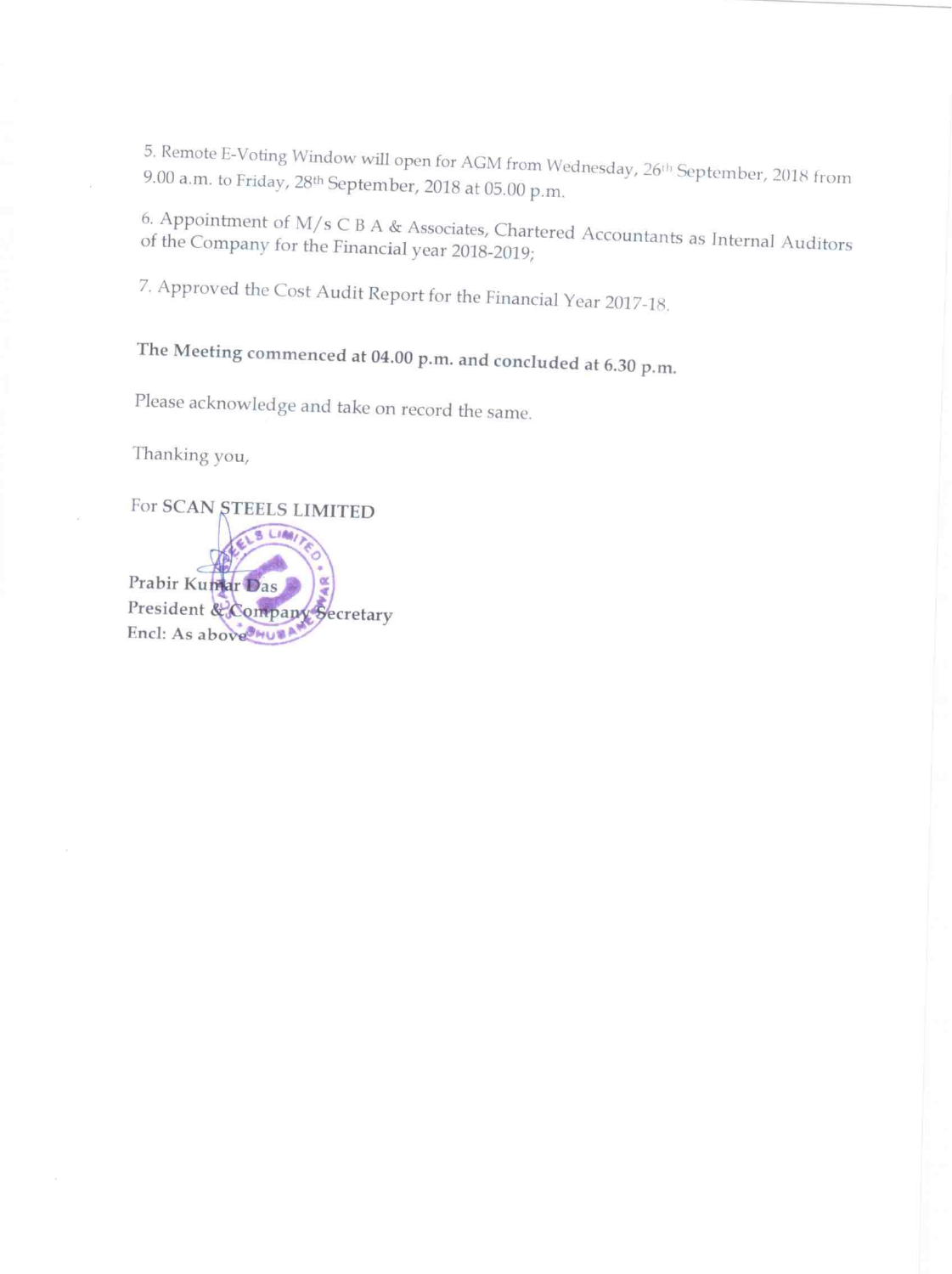

**HASSOCIATES** STHELOOR IDCO TOWER JANAPATH JAJPUR ROAD - 06726-220345 TEL 0674 - 2541043, 2545880 NEW DELHI - 011-51601983<br>
FAX 91-674 - 2546414 KOLKATA - 033-3093097 FAX 91-674 - 2546414<br>
Email:srbbbsr@rediffmail.com entry serving

03330930975 SECUNDERABAD - 040-27510739

INDEPENDENT AUDITOR'S REVIEW REPORT ON REVIEW OF INTERIM IND AS FINANCIAL RESULTS

### TO, THE BOARD OF DIRECTORS OF SCAN STEELS LIMITED

1. We have reviewed the accompanying statement of unaudited Ind AS Financial Results of Scan Steels Limited ("the Company"), for the quarter ended 30<sup>th</sup> June, 2018 ("the Statement"), being submitted Steels Limited ("the Company"), for the quarter ended 30<sup>th</sup> June, 2018 ("the Statement"), being<br>submitted by the Company pursuant to the requirement of Regulation 33 of the SEBI (Listing<br>Obligation & Disclosure Requiremen

This Statement which is the responsibility of the Company's Management and approved by the Board of Directors, has been prepared in accordance with the recognition & measurement principles laid down in the Indian Accountin

- 2. We conducted our review of the Statement in accordance with the Standard on Review Engagement (SRE) 2410 "Review of Interim Financial Information Performed by the Independent Auditor of the Entity", issued by the Instit opinion.
- 
- 3. This Statement includes the results of the entities as given in the Annexure to this review report.<br>4. Based on our review conducted as stated above and read with Note-4 of the accompanying financial results, nothing has come to our attention that cause us to believe that the accompanying statement, prepared in accordance with the recognition & measurement principles laid down in Ind AS 34 and other accounting principles generally accepted in India, has not disclosed the information required to be disclosed in terms of Regulation 33 of the SEBI (Listing Obligations and Disclosure Requi

For SRB & Associates Chartered Accountants Firm Regd.  $No_4 - 310009E$ 

B. Mohanty M. No: 056264

Bhubaneswar,<br>14<sup>th</sup> August, 2018

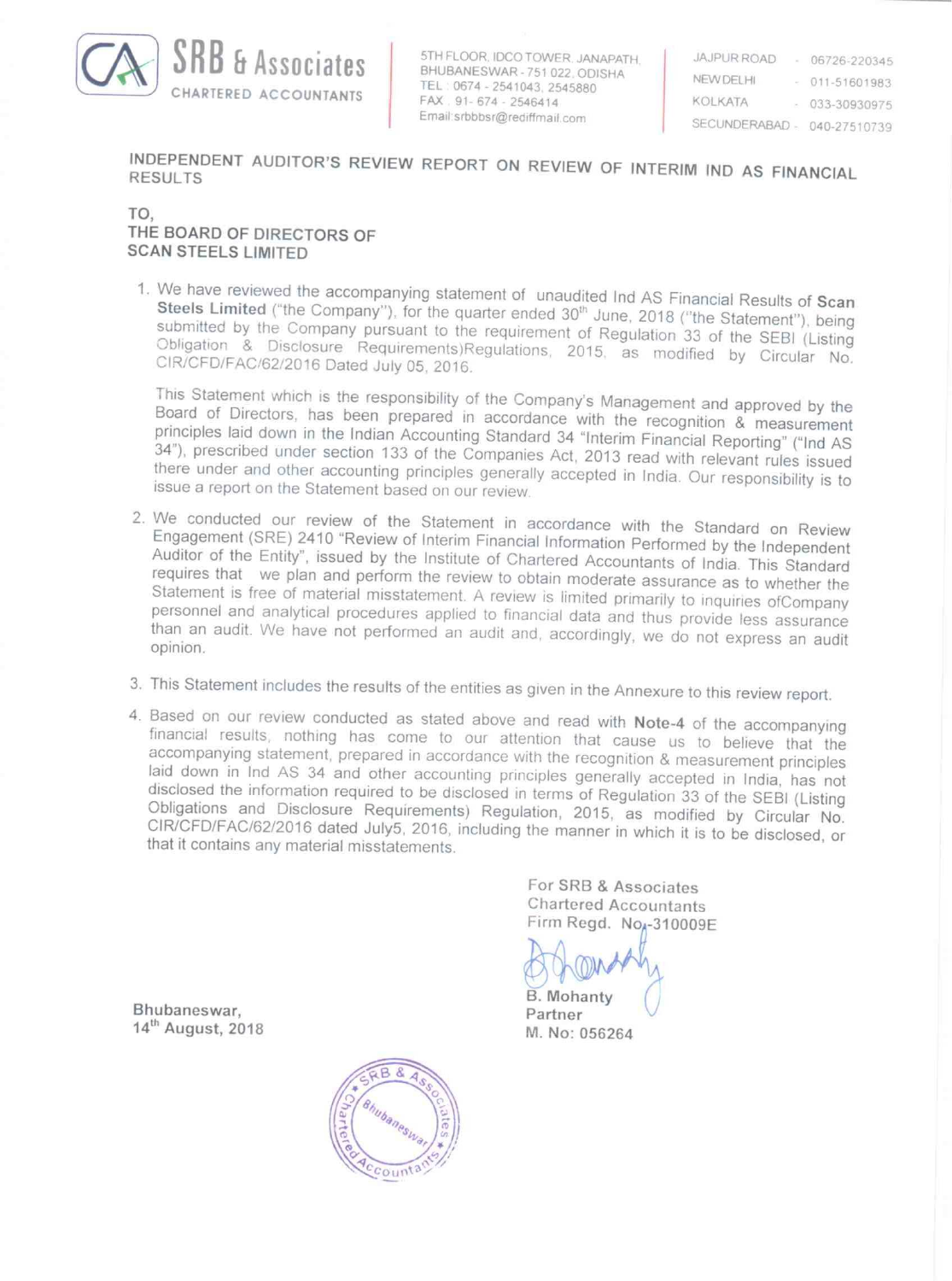

#### **Scan Steels Limited** (CIN-L27209MH1994PLC076015)

Reg. Off: Office No. 104, 105, E-Square, Subhash Road, Opp. Havmor Ice Cream, Vile Parle (East), Mumbai - 400057 Telephone: +91-022-26185461 ; Email: scansteels@scansteels.com UNAUDITED FINANCIAL RESULTS FOR THE QUARTER ENDED 30TH JUNE, 2018

(Amount Rs. In Lacs, except earning per share data) Quarter Ouarter Ouarter SI Financial Particulars ended ended ended  $N<sub>O</sub>$ vear ended 30.06.2018 31.03.2018 30.06.2017 31.03.2018 (Unaudited) (Audited) \* (Unaudited) (Audited) **Income from Operations** (i) Gross Sales/income from 18,059.68 16,336.66 11,105.83 48,543.81 operations a) (ii) Other Operating Income 929.39 1,109.39 165.79 3,312.42 **Total Revenue from operations** 18,989.06 17,446.05 11,271.62 51,856.23  $(i+ii)$  $\mathbf{b}$ Other Income 36.29 65.74 101.11 117.27 Total Income (a+b) 19,025.35 17,511.79 11,372.73 51,973.50 Expenses  $\overline{2}$ a. Cost of Material Consumed 13,165.88 9,554.08 6,501.29 33,884.87 b. Cost of Traded Goods Sold 1.391.97 1,669.26 196.89 1,912.74 c. Changes in Inventories of finished 132.99  $(223.61)$ 77.44  $(603.02)$ goods and work in process. d. Employees benefit expenses 395.10 377.97 329.10 1,428.60 e. Finance cost (Ref note no. 4) 539.79 3,015.40 440.97 3,602.59 f. Depreciation & Amortisation 312.84 644.36 492.09 Expenses 1,731.03 g. Excise Duty recovered on sales 1,182.94 1,182.94 h. Other Expenditure 2,446.21 2,363.05 2,131.45 8,284.55 Total Expenses (a to h) 18,384.79 17,400.51 11,352.17 51,424.30 3 Profit / (Loss) before Exceptional 640.57 111.28 20.56 549.20 Items  $(1-2)$  $\Delta$ Exceptional items  $\overline{5}$ Profit  $(+)$  / Loss  $(-)$  before tax  $(3+4)$ 640.57 111.28 20.56 549.20 6 Tax expenses a) Current Tax 137.25 49.49 132.94 b) Deferred tax  $(113.70)$ 39.42 311.80 613.04  $\overline{\mathcal{L}}$ Net Profit (+) / Loss (-) for the period 617.02 22.37  $(291.24)$  $(196.78)$ after tax (5-6) 8 Other Comprehensive income net of income tax A i)Items that will not be reclassified to  $(1.69)$  $(1.153.35)$  $(38.01)$  $(95.87)$ Profit and Loss ii) Income tax relating to items that will not be reclassified to Profit or Loss  $\,$  B illtems that will be reclassified to 30.38 11.98 183.34 77.55 Profit and Loss ii) Income tax relating to items that will be reclassified to Profit or Loss Total other comprehensive 28.69  $(1, 141.37)$ 145.33  $(18.32)$ income/(Loss)  $\mathbf{Q}$ Total comprehensive Income for the period/year (comprising of Profit and 645.71  $(1, 119.00)$  $(145.91)$  $(215.10)$ other comprehensive Income for the period / year)  $(7+8)$